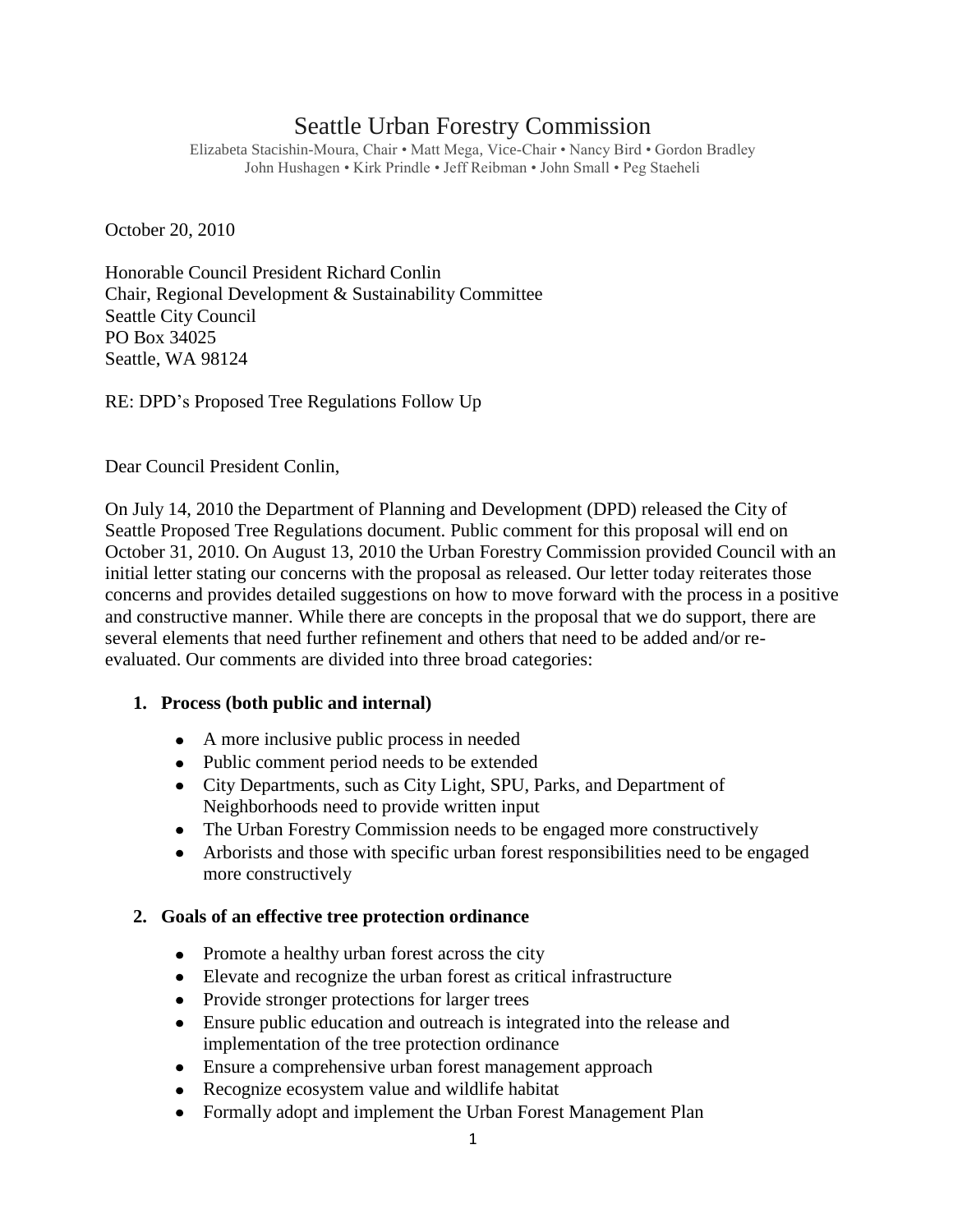### **3. Tools for implementing an effective tree protection ordinance**

- A permit system to manage, slow down, and document tree removal
- Professional standards to ensure safe and competent removal of trees
- Tree planting and protection standards to establish best practices
- Development standards to mitigate the impacts of increased density
- Mitigation standards to minimize impact and ensure canopy growth over the longterm

We hope this letter helps Council evaluate the proposed regulations as we move toward ordinance development. Specifically we feel Council should consider the following changes to the process.

- **1. Slow the process down by three to five months** allowing the City agencies to fully discuss and incorporate the comments received, complete additional research, and engage the public and the Urban Forestry Commission on ordinance details.
- **2. Hold a series of Townhall meetings** that engage the public in meaningful conversation about the urban forest and specific elements of the proposed regulations.
- **3. Have DPD work with the Urban Forestry Commission** to vet the issues and determine the feasibility and methods of incorporating the Commission"s recommendations into DPD"s portion of the final Tree Protection Regulations.

Below we provide a more expansive explanation of our main points.

# **Process (both public and internal)**

# *More inclusive public process and more engaged internal process*

To date, only one open house has been held by DPD (September 21, 2010 at City Hall) to gather general feedback from the citizens of Seattle. DPD did present the tree proposal to a variety of "standing" groups, but the comment period will end on October 31 without sufficient citizen representation. We are recommending Council provide additional opportunities for public comment to address specific recommendations of Resolution 31138 not included in the proposal. In addition, the Commission recommends a more inclusive internal process that engages other City Departments and this Commission not only in commenting on the proposal but also providing elements and language that should be added. Significant weight should be given to the input of city arborists in this process.

To date the process has followed a typical internal document creation methodology by DPD with a complete unveiling of a single document to the Mayor, to Council, to the Urban Forestry Commission and to the public all at once. DPD should consider a more iterative process where the large complex pieces of the regulations can be discussed in some depth. For instance, once DPD decided against the permit system this knowledge should have been vetted through the Urban Forestry Commission. The removal of a permit system, the exceptional tree element, and the three trees per year requirement all caught the Commission off guard. DPD could have and should have briefed the Commission and the Council on their thoughts regarding these major changes before going public with a proposal.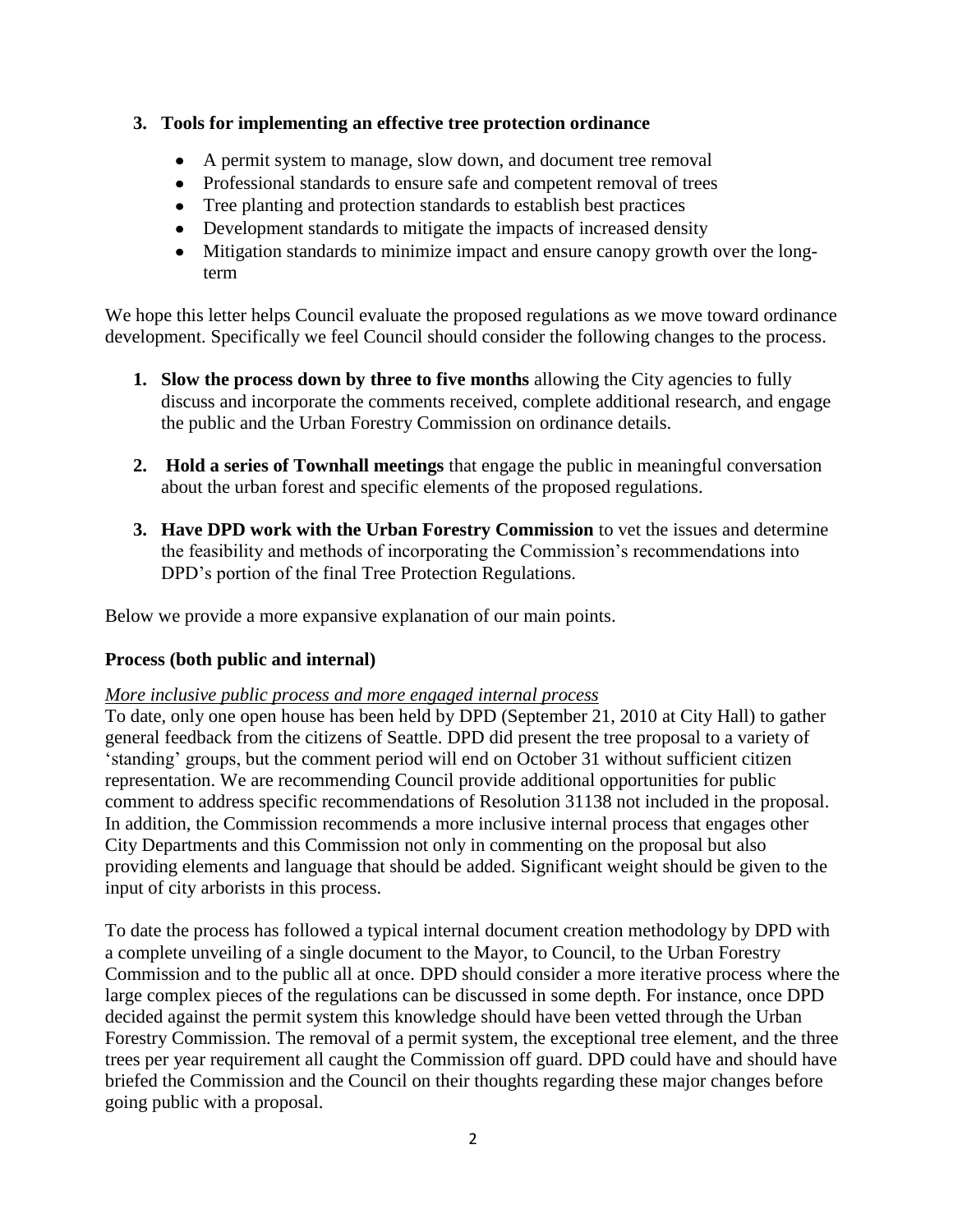#### **Goals of an effective tree ordinance:**

#### *Healthy Urban Forest Across the City*

A healthy urban forest is comprised of a sustainable mix of trees and shrubs of various species, ages and geographic distribution. It includes valuable large trees and tree groves as healthy wildlife habitat. It also provides a consistent distribution of large trees throughout the city for equitable access. The monetary and habitat values of a vibrant urban forest should be measured and promoted.

#### *Elevation of Trees as Infrastructure*

The understanding that trees are critical urban infrastructure has most certainly grown over the last few years. However, the Commissioners believe more needs to be done. Specifically the tree protection ordinance needs to be more explicit in its acknowledgment of the monetary and public health benefits of a healthy urban forest. For instance, the cost-benefit analysis on whether or not to implement a permit system in the DPD proposal only took into account the direct cost to city staff budgets, but did not account for the monetary benefit accrued by the ecosystem services provided by a healthy urban forest or potential for revenue generation by a permit system. A permit system which reduces the premature removal of trees will save money in stormwater management and air pollution mitigation.

#### *Provide Stronger Protections for Larger Trees*

Large trees provide more benefits than small trees. The City needs to be cognizant that if we shift our urban forest from one of more mature higher value trees to one of smaller more ornamental trees, the City will lose significant ecosystem function and benefits. The Exceptional tree element has been removed by DPD, but the Commission feels strongly that some element needs to be added to address the desire to protect large mature trees, especially native deciduous and native conifers.

#### *Public Outreach*

Public outreach while not explicitly part of the tree protection ordinance is still an integral component of the process. DPD has proposed removal of all regulation of trees on private property outside of development. It's important to understand that only one half of one percent of properties are developed in any typical year, leaving over 99% of the private land in the city unprotected. The DPD proposal, as written, could shift costs and responsibilities to preserve, enhance, and maintain the urban forest on to other city departments. For instance, canopy loss on unregulated property will require increased planting in city right-of-way and public property, increasing the city"s long term maintenance burden. DPD does not plant trees, nor maintain trees. Will the new regulations create unintended financial consequences on those city departments required to ensure the 30% canopy goal is met through tree management and planting?

#### *Comprehensive Urban Forest Management*

To ensure successful protection and enhancement of the urban forest, the City of Seattle must look at the urban forest in a comprehensive manner. From the perspective of the tree protection ordinance itself this means an equitable ordinance with clear compliance and equitable mitigation requirements. It means that there needs to be a strong enforcement mechanism with punitive measures as a deterrent. From the larger perspective it means the city must implement the tree protection ordinance and all other urban forest efforts efficiently.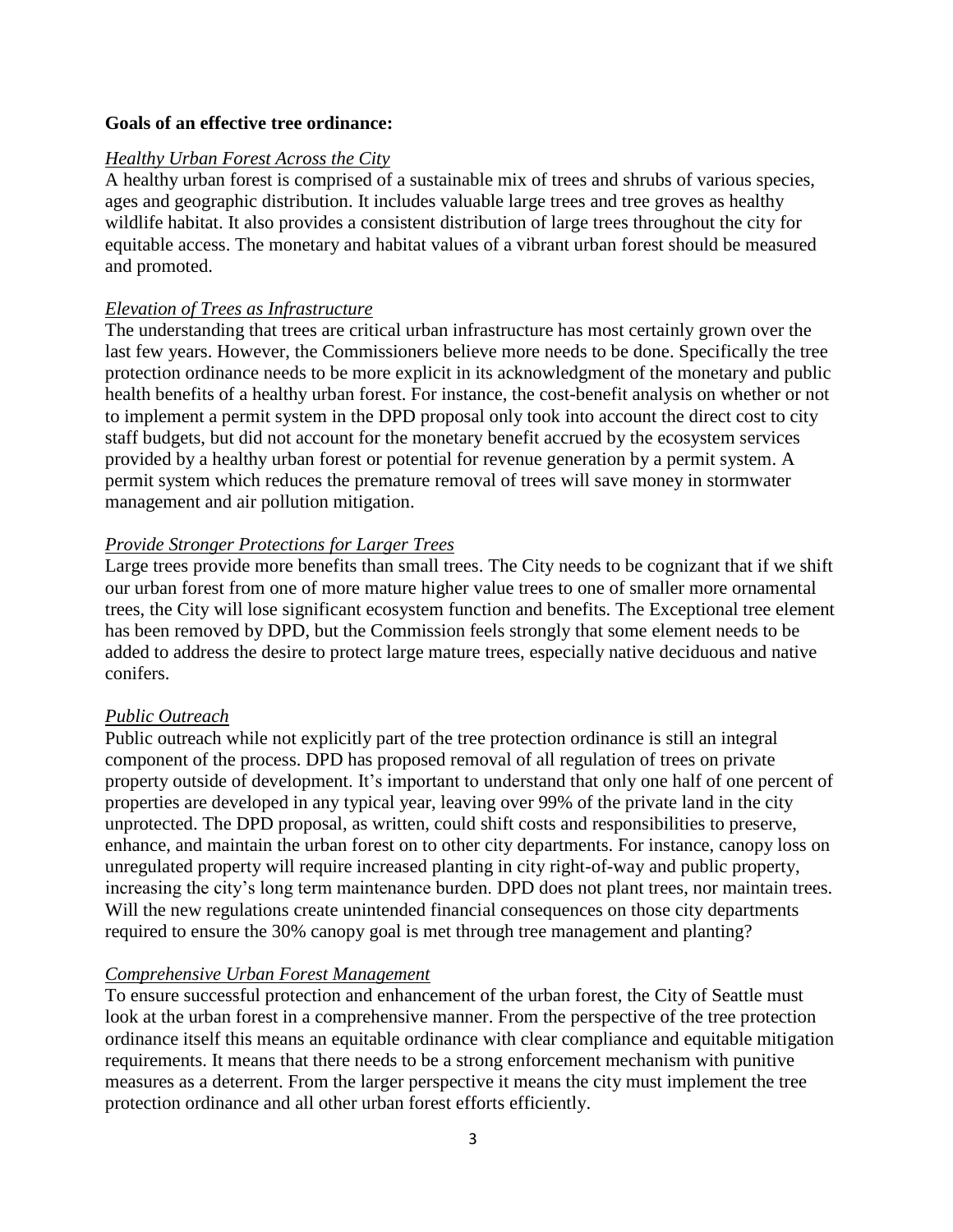# *Recognize Ecosystem Value and Wildlife Habitat*

A key ecosystem value provided by the urban forest is the preservation of valuable wildlife habitat and biodiversity. An interconnected urban forest canopy can enhance wildlife corridors throughout the city and the region.

# *Formally Adopt and Implement the Urban Forest Management Plan (UFMP)*

By ratifying the UFMP and the 30% tree canopy cover goal and the mechanisms within the UFMP to meet this goal, the Council will signal their commitment to our City"s urban forest and provide a tangible goal to evaluate the effectiveness of the tree protection ordinance against. Implementation of the tree ordinance and achieving the City"s 30% canopy goals requires that a realistic budget be created, approved and sustained.

# **Tools for implementing an effective tree protection ordinance:**

### *Permit System*

The DPD proposal spent significant time refuting the feasibility of a permit system. Its conclusion relied heavily on additional costs and their determination of effectiveness. The Commission disagrees with DPD and recommends that Council take another look at the permit system and its feasibility for Seattle. Specifically, we recommend a full cost accounting that looks at the potential cost savings benefits of a permit system as well as the costs. The city of Atlanta"s Arboricultural Manager confirmed that the city receives close to \$1 million dollars a year from permits and fees as part of their urban tree protection efforts. We would like to see DPD follow up on these reports to determine if Seattle, a city similar in size to Atlanta, can in fact implement a cost effective permit system.

Below are five distinct advantages the Commission feels a permit system will bring to Seattle. If the city decides against a permit system it must decide how to achieve these benefits or we will not meet our canopy cover goals.

# **Comprehensive Urban Forest Management:**

A permit system provides a mechanism for urban forest management, closing the gap in protection for private land outside of development. Comprehensive protection of Seattle"s urban forest cannot be guaranteed without a permit system to formally and equitably manage tree removal in the city.

# **Tracking:**

Knowing exactly when, where, and what type of trees are being removed in the city is a vital tool to measure progress toward the canopy cover goals. Under the proposed DPD changes, private landowners have no requirements to meet before removing a tree. At the very least this could lead to unsafe removal that puts neighbors or the public at large in danger. There is no method of even volunteer registration of tree removal or planting.

# **Public Education**

The permit application process is an opportunity to give a homeowner pause and promote alternatives to removal. In some cases posting to inform neighbors of removal plans may also be warranted.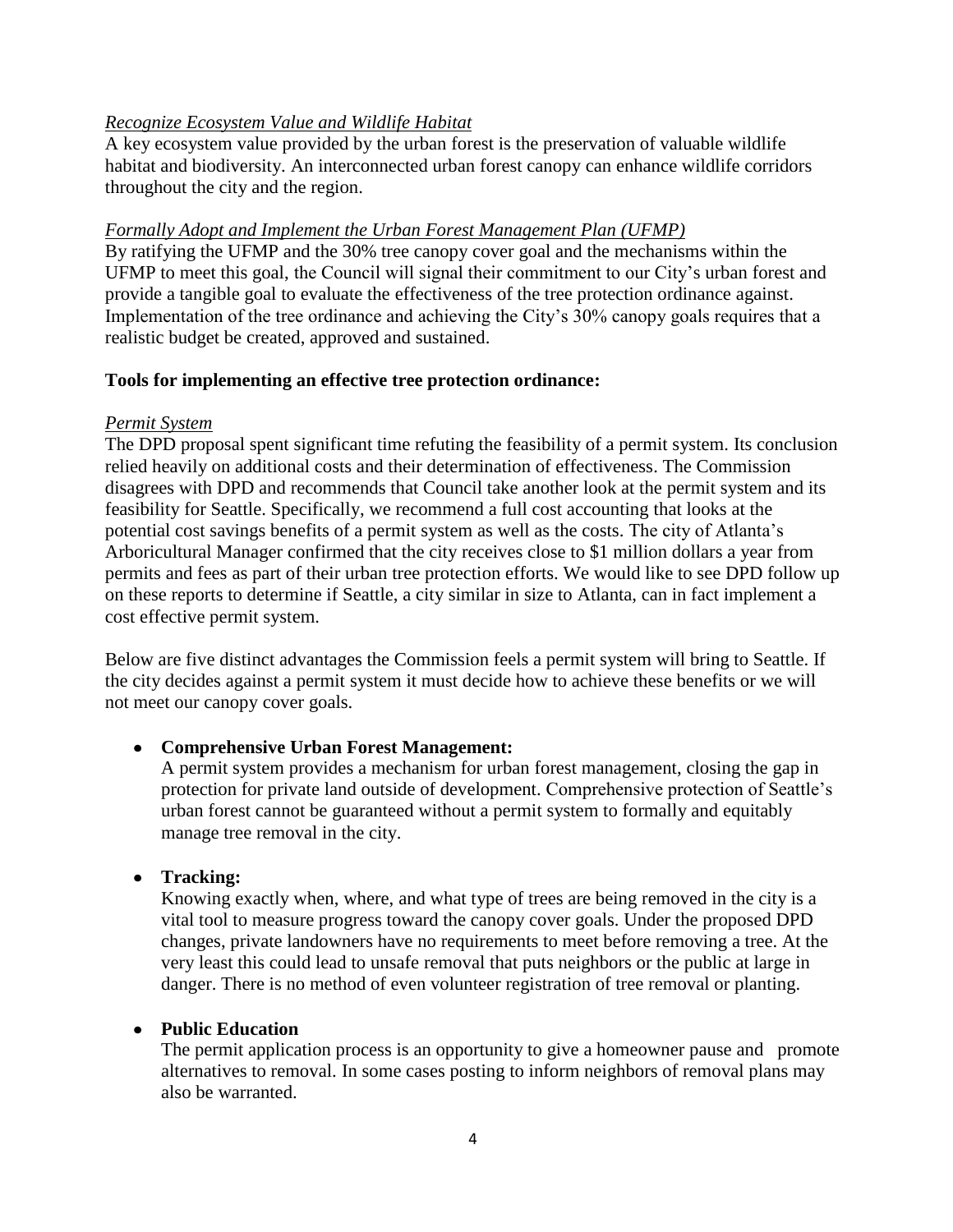# **Enforcement**

The current complaint-driven enforcement system would function much better in conjunction with a permit system. Citizens or staff could easily check to see if a permit was obtained. When a tree is removed without a permit or based on incorrect information, the penalties can be straightforward and easily collected.

#### $\bullet$ **Recognition of Value and Benefits**

As part of DPD"s case against a permit system, they equated permits with the permanent protection of certain trees and the burden it would place on citizens. The Commission believes that a simple online permit system would be sufficient in many cases and could easily reduce the cost to DPD and the burden to citizens. The protection of large trees is part of the UFMP, but so is the removal of hazard trees. Many trees eventually become too big for their space in the urban environment and in some cases require removal for safety. Public safety is often cited as a primary reason permits are currently required for sewer work, fixing retaining walls, building high fences, electrical work, building decks and many other activities.

A permit system will help elevate trees to urban infrastructure status and ensure that the work is being done safely and efficiently by trained professionals. A permit system may or may not be the best method for Seattle, but we believe DPD needs to do a better analysis than simply concluding it costs too much and burdens citizens.

Specifically we recommend a permit or registration system that incorporates the following elements:

- Online access with the ability to apply and print documentation from home
- Collect tree and parcel information appropriate to homeowner understanding
- An education component that promotes options to removal and programs for replacement
- A mechanism to stop people from unknowingly removing trees illegally such as street trees they may think they own
- A public posting period to allow public input
- $\bullet$ Size and location thresholds above which a certified arborist must be engaged to do the work. We recommend that most trees over 6" DBH (diameter at breast height measured at 4.5 feet above the ground) require a permit and that most trees over 18" require a certified arborist"s consultation
- Emergency approval mechanisms for removing diseased trees which pose a threat to the larger urban forest

# *Professional Standards*

One of the key ways to ensure safe removal or pruning of trees is to require professional standards. Currently, the only qualification that the City requires of tree companies and arborists working for private clients is a business license. To ensure the implementation of an effective tree ordinance the city needs to be diligent in who is doing the tree work and the professional standards that should be required. Tree care professionals are also more inclined to suggest pruning options versus total removal. Enforcement and damages for improper work by professional companies should be part of the ordinance.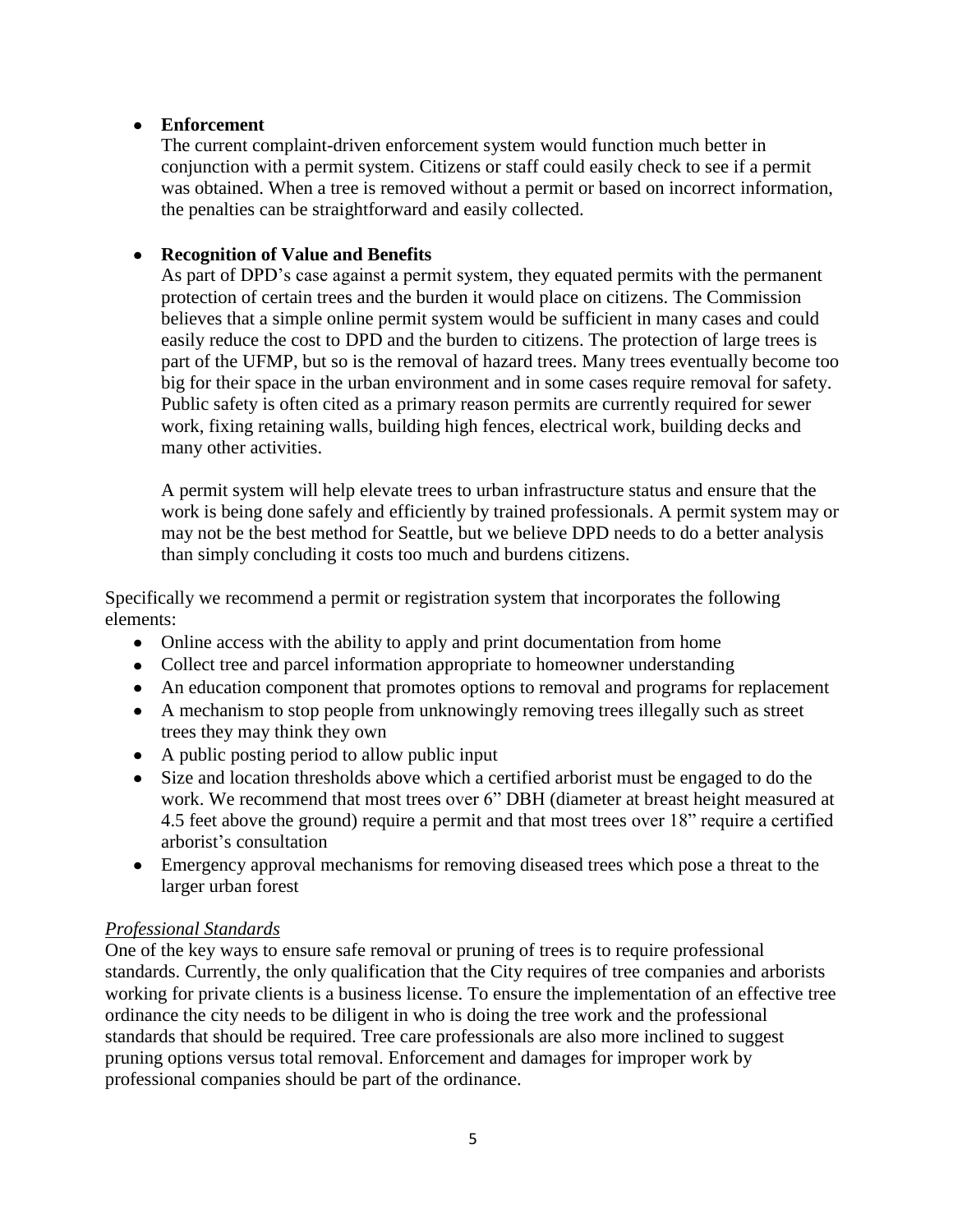We recommend that the ordinance establish the following:

- Thresholds above which all work must be done by a certified Arborist. We recommend that most trees over 6" DBH require a permit and that most trees over 18" require a certified arborist"s consultation
- Professional registration of Arborists working in the city
- Strong penalties for those who violate the tree protection ordinance as part of their business practice

#### *Tree Standards*

In order to promote the establishment of a healthy and diverse urban forest the ordinance should require appropriate tree selection and proper planting and maintenance standards.

We recommend that the ordinance require best practices and establish by secondary documents such as planting details and specifications, maintenance and protection standards and approved tree selection lists.

#### *Development Standards*

The current proposed regulations do have some good elements to minimize tree removal on parcels undergoing development. Some of these elements, like the tree credit system need to be further refined before a complete evaluation of their effectiveness can be made.

#### $\bullet$ **Tree Credit in Single-Family Zones**

The proposed tree credit for single family zones may be a viable approach. The proposed credits however do not place enough weight or incentive on tree preservation and it is unlikely that a tree would be preserved under new construction or major renovation. As written, the tree credit system is most likely to lead toward a reliance on small caliper trees and not achieve the desired goal of promoting and protecting large mature trees. The Commission also would like to see a better approach to the protection of conifer and native trees within the credit system.

# **Green Factor for Multi-Family and Commercial**

The proposal refers to monitoring the 2009 revisions to the Green Factor for effectiveness in tree preservation however, since this proposal intends to give flexibility and incentives for tree retention, the Commission suggests that the Green Factor reassessment occur with this change in code and not wait for additional monitoring. The Green Factor likely needs additional incentives to allow for tree retention. We suggest that it may provide more consistency to work toward developing a "Green Factor" for single family zoning.

#### **Industrial Zones**  $\bullet$

We agree with the tree planting requirements for commercial uses in industrial zones however we also suggest that some tree planting or offsite mitigation for industrial development within these zones should be required. Locations within industrial zones for mitigation should be identified as part of the city wide canopy coverage. We believe all areas of the City should have some canopy to improve overall habitat and wildlife corridors.